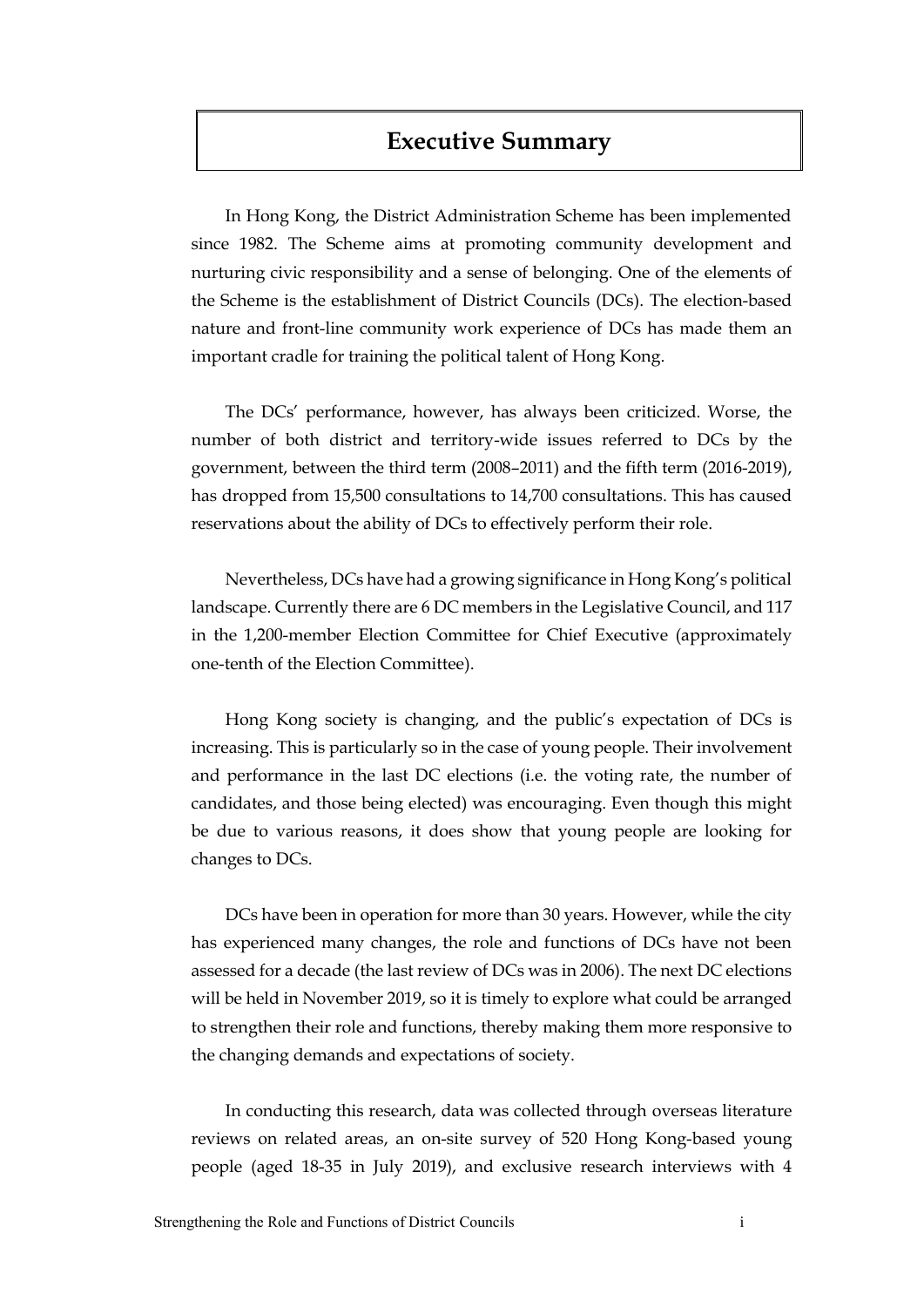academics and experts, as well as 15 current DC members. Some of the DC members interviewed do not have political affiliation, while some are from local political parties or associations.

### **Main Discussion**

**1. The value of DCs as a symbol of representing public opinion is assured and appreciated. It is also a testament to their growing significance in the political landscape of Hong Kong. The Government has a responsibility to assist DCs build upon their current significance.**

This research study showed that one-third (33.3%) of the 520 respondents believed that the District Councils' greatest potential value was as a symbol of the representation of public opinion. A similar proportion (34.4%) said that the DCs' major function was to convey residents' views to the government.

Indeed, the number of elected seats in the DCs has increased steadily over the years, and currently the majority of its seats are elected. Meanwhile, the turnout rate of the DC elections over the past three terms has increased. All this indicates that DCs have established a positive image with a broadened electorate.

The icon of DCs as the representative of public opinion is clear and distinct, while their position in the political landscape of Hong Kong has grown. The Government has a responsibility to assist DCs to maintain these two features.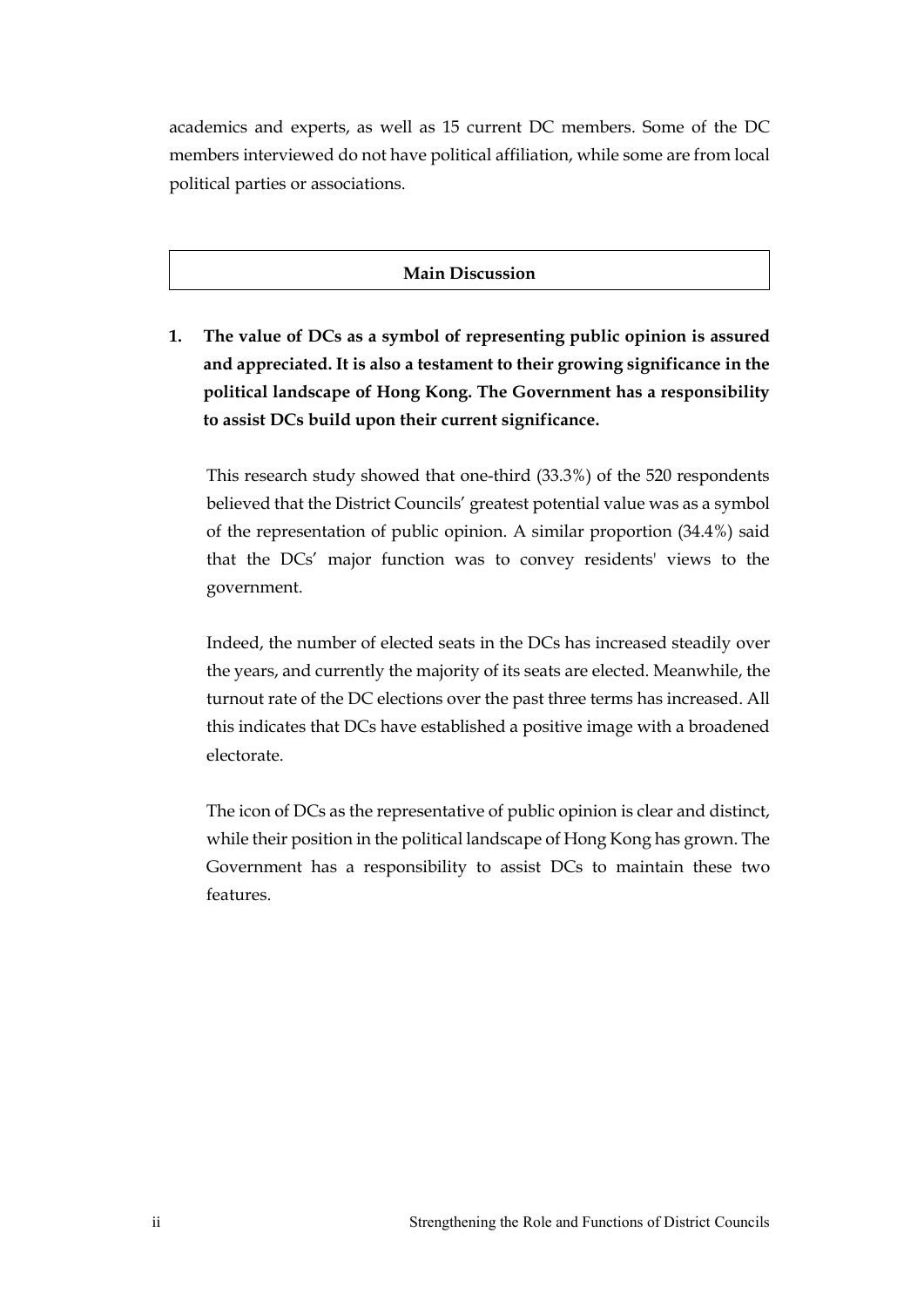**2. These are the major challenges that DCs face:** 

### **2.1 DCs have difficulties in effectively reflecting public opinion to the Government.**

Currently there are more than 400 elected DC members serving at the community level in different districts. This provides a wide network for the Government to determine public opinion.

However, according to the DC members interviewed, DCs face limitations when providing public opinion to the Government. These include: 1) Government departments tend to handle community-level problems from their perspective, while dismissing DC members' opinions with various reasons or excuses; 2) The Government is not accountable to DCs, and so the Government can ignore DC members' opinions; 3) The Government has adopted a beck-and-call attitude towards the representativeness of DCs.

As DC members work at the community level, they are supposed to be in the most advantageous position to understand what residents are thinking about. It is worth studying how to make DCs more effective in conveying public opinion to the Government for the sake of good governance.

## **2.2 The Government does not attach much importance to DCs in respect of their consultative role.**

From the respondents' point of view, it was important for DCs to take up the mission of advising the government on community matters, averaging 7.26 on a 0-10 scale (10 being the most important). However, respondents rated it at an average of only 4.72 (below the pass mark of 5) when asked about the performance of DCs in this regard.

In the parallel research interviews with the experts and DC members, this study noted that it was not a must for the Government to consult with DCs on each consultation item. Even worse, it was not necessary for the Government to publish the results of any consultations with DCs; the Government can bypass DCs altogether and liaise with other consultative bodies.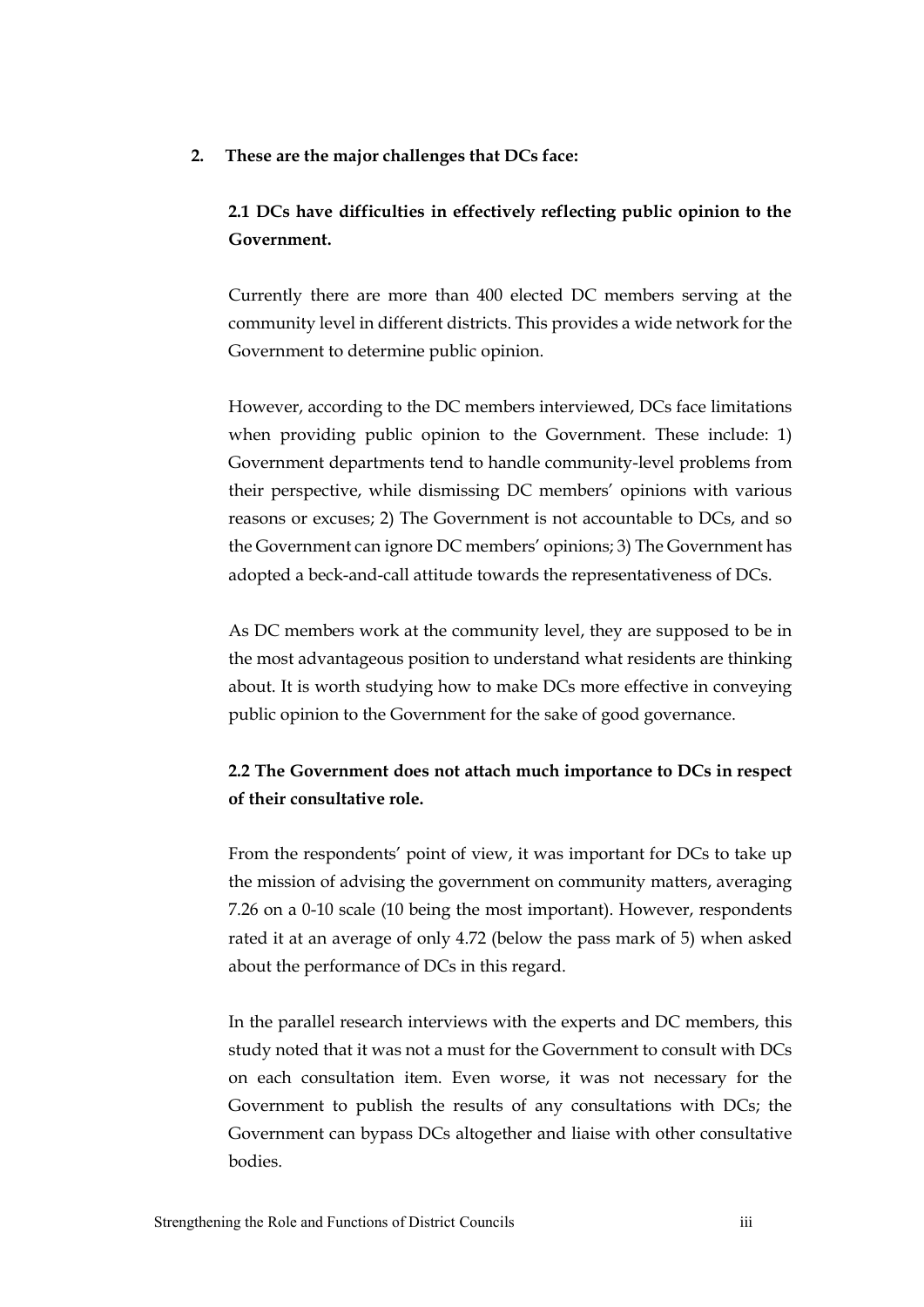Advising the Government on community matters is one of the major functions of DCs. Amid the background that society is becoming more complicated, DCs are supposed to have more chances to play a more active role. However, it has been witnessed that there is a discrepancy between what the general public has expected and what is being seen in reality. This has led to people becoming increasingly concerned about the effectiveness of DCs in fulfilling its mission of advising the Government on community issues.

#### **2.3 The constituency size was too small.**

For many years, the population quota for DCs has been set at around 17,000 people per constituency. Some experts and DC members interviewed said that it had cramped the mentality of the members, with the effect of unintentionally over focusing them on the interests of their small constituency. The ability to develop district-wide long-term master planning policies might be ignored. This fails to live up with people's expectations that DCs ought to be pursuing local development with a macroscopic view.

This research study also noted that the lack of coordination among DCs was regarded as their biggest hindrance to performing well (36.0% of respondents polled took this view). Around 10% (8.5%) pointed to the small size of the constituency as the barrier.

The projection for the growth of the population of Hong Kong is for a steady increase in the coming 20 years. It implies that the number of the elected seats of the DCs will similarly increase. Taking this consideration into account, the problems associated with the current small constituency size will continue. The Government should make decisive and sweeping reforms in this regard.

#### **2.4 Information dissemination fell behind the pace of the society.**

More than 70% of respondents rejected the notions that they trusted DCs (74.0%), or the transparency of information from DCs was high (74.1%). A similar percentage (75.0%) thought they had a responsibility to monitor DC<sub>s</sub>.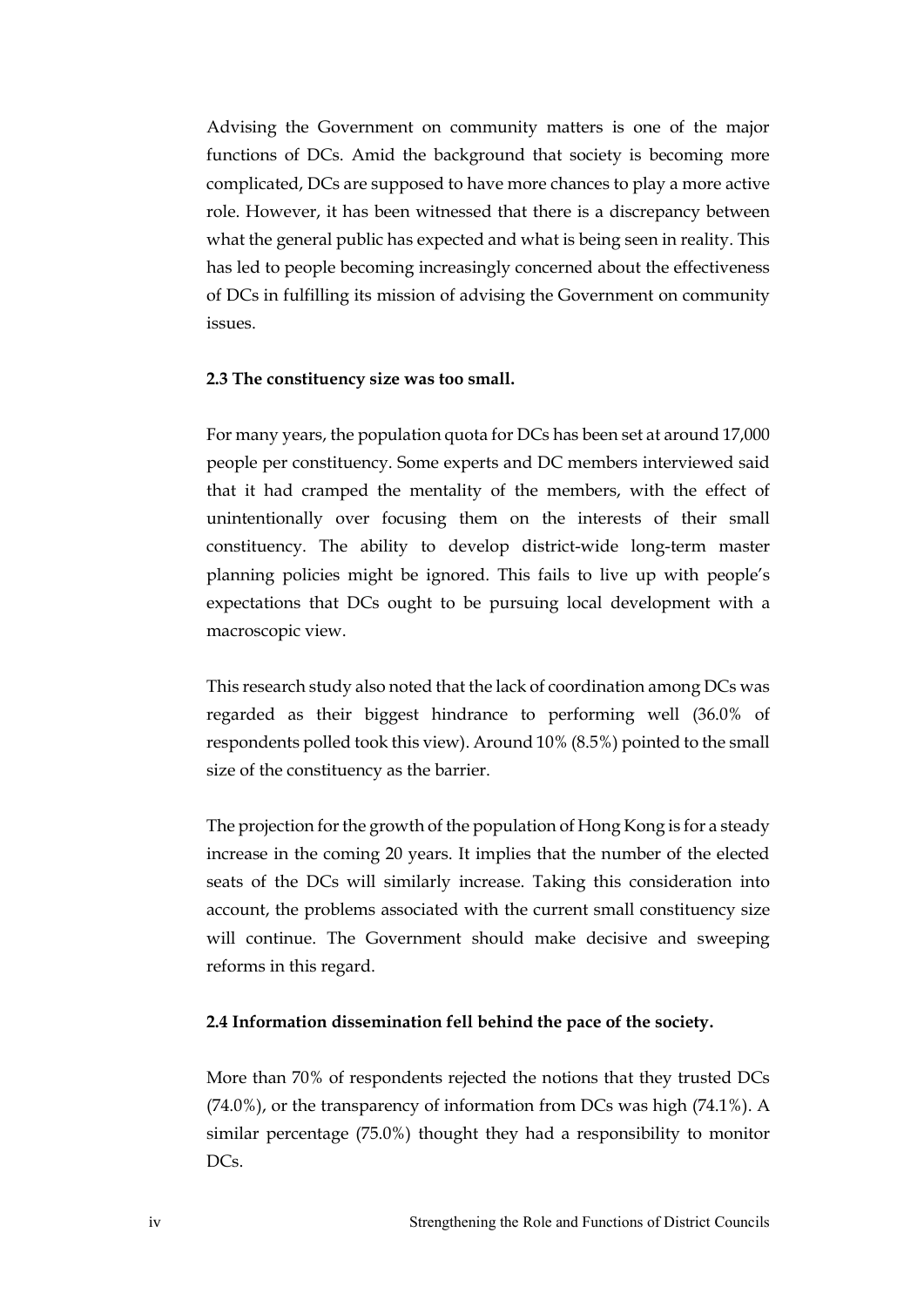Some DC members in the interviews said that a large part of DC meetings' information was disseminated to the public through voice recording or Word files. The convenience in retrieving the information and the readability of the content was far from satisfactory given the current rapid development and widespread use of Information Technology. They also referred to the issue that many of the DCs' official websites not only failed to provide up-to-date information but also failed to comprehensively reflect the performance of DC members.

Since the advent of the Information Technology Age, people demand realtime information so that the performance of the councillors and the government could be kept more effectively under the watchful eye of the public. However, unlike the Legislative Council, currently there is no live broadcast of DC meetings. The DCs should make better use of advanced I.T. to enhance their transparency, and to secure support from the public.

# **3. DCs are platforms for nurturing political talent. Yet, community work in districts has never been easy. Besides, the political career path in Hong Kong is not clear; the young generation hesitate to develop a career in DCs.**

Summing up the points raised by the DC members interviewed, the job nature of being a DC member provided opportunities to learn how to articulate problems and solutions at the community level. Interactions with residents allowed the DC members to build up trust from the public. Besides, being elected meant that the councillor had already gone through an election campaign, which was generally regarded as an asset to be a politician.

However, the political career path in Hong Kong is not clear. Worse, there is no guarantee that a DC member will be re-elected for another term. Community work in districts has never been an easy task.

Indeed, more than four-fifths (85.2%) of respondents indicated their interest in running for DCs at 4 points or below on a scale of 0-10 (10 being most interested); poor career outlooks and the lack of initiative were the main reasons. Some DC members interviewed expressed concerns about the lack of training or support for DC members, in particular the case for those who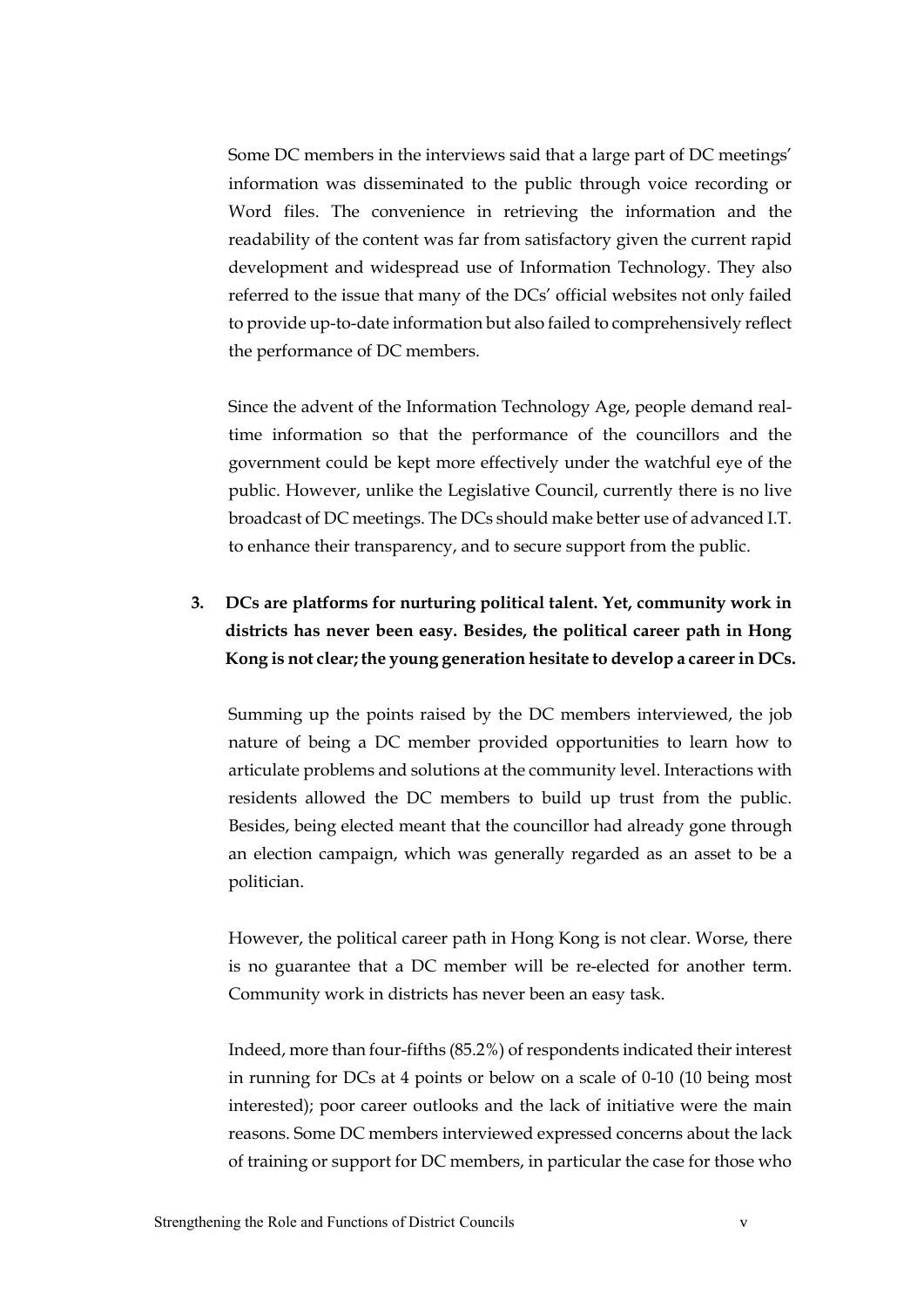ran for elections from a non-politically affiliated background.

Hong Kong is facing the problem of a shortage of political talent. The crucial point is how to let the public, particularly young people, be able to "see" the achievements or the meaning of developing a career in DCs. This requires the co-operation of the Government and society as a whole.

**4. Young people showed concerns over DC matters. They are also concerned about the policy discussion ability of DC members. Experts and DC members in the interviews believed that paying more attention to policy research could increase the quality of DCs.**

Close to 68% (67.8%) of respondents said that they were concerned about DC matters. Nearly 63% (62.5%) said they would like to be more involved in DC decision-making. When asked about what requirement they would be most concerned about when voting for a DC member, close to one-third (32.1%) highlighted policy discussion ability or the personal competence of the candidate.

Some DC members in the interviews believed that more attention ought to be paid to policy research to match the expectations of the general public. Some experts in the interviews mentioned that putting more effort into policy research would be the way to increase the quality of DCs.

Currently research work in making policy is mainly conducted by the Government. Co-operation in research work by DC members seems unlikely due to the competition for resources or other reasons.

Indeed, providing DC members with more opportunities to participate in policy formulation (and thereby strengthen their role) was one of the key areas that the Government had proposed in the early 2000s. Recently, there is increasing demand from the public that DC members need to be more involved in policy discussions. Against this background, it is widely believed that the responsibilities of DC members are no longer solely focused on directly serving the community. Participating in policy formulation becomes an important direction for the development of DCs in future.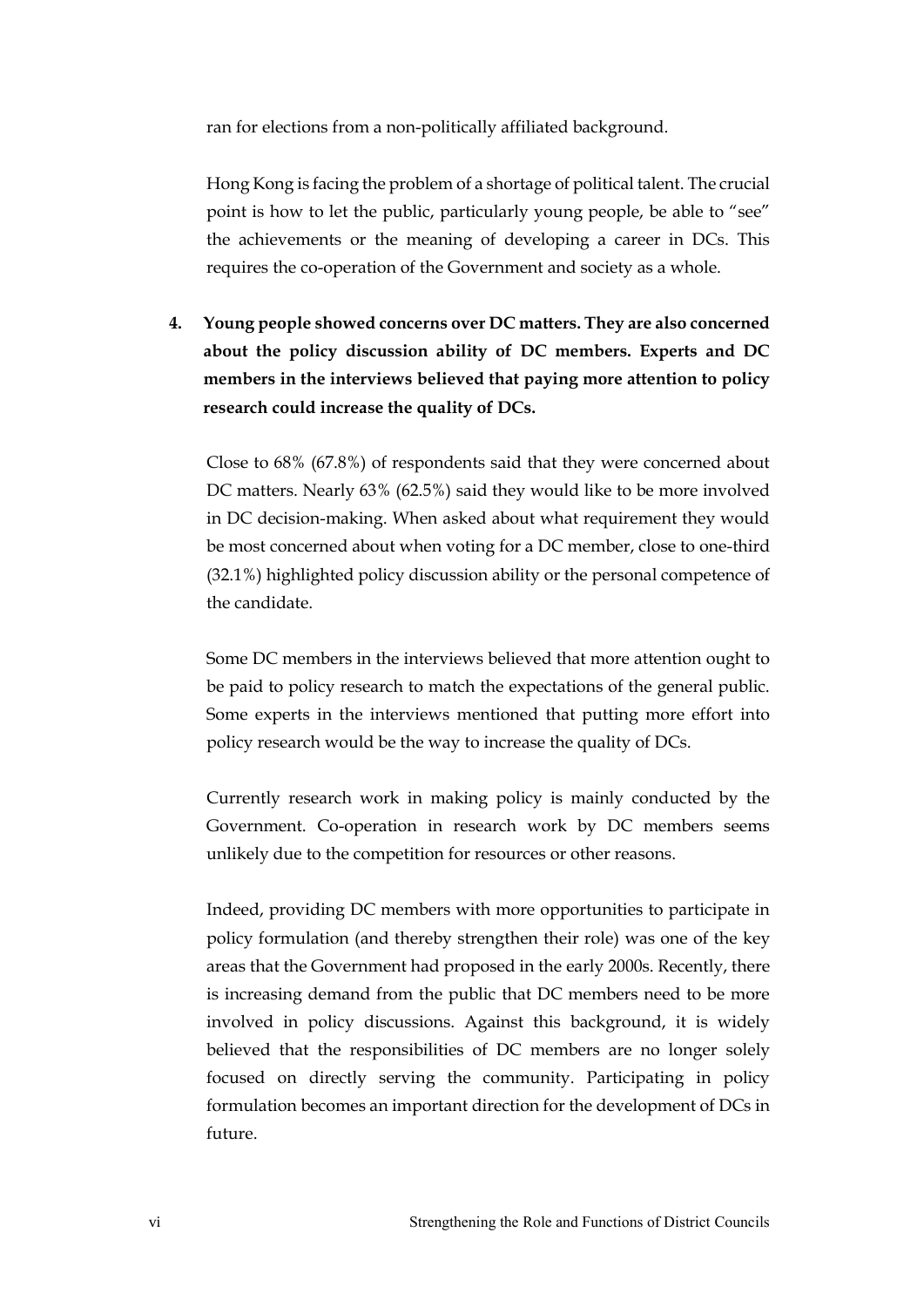**5. Some Standing Orders relating to the public mandate and public participation vary between DCs. It is worth discussing if consistency of these Orders would be better for the sake of giving clear guidelines to the public.** 

According to the District Councils Ordinance, a DC may make its own Standing Orders to regulate its operating procedure and that of its committees. Information from different sources collected by this research noted that some Standing Orders of the 18 DCs are different from each other.

Here are some current examples:

12 DCs allow proxy voting, in which a member who is unable to attend a meeting but wishes to vote may appoint, in writing, another member to be his or her proxy for the purpose of voting; six DCs do not allow this proxy arrangement.

15 DCs allow the appointment to a committee of any person who is not an elected member of that Council to serve as co-opted member of the committee. The co-opted member may vote at a meeting of the committee and is to be counted for the purpose of constituting a quorum; three DCs do not have co-opted members.

15 DCs do not state explicitly if the public observing the meeting of the Council or its committees can or cannot record proceedings. Three DCs, however, do have clear statements about this matter.

The advantage for DCs to make their own Standing Orders is to allow them to fulfill the special needs or cultures of the district they are serving. Yet, the arrangements mentioned above are not strictly related to district factors. They are more related to issues of public mandate and public participation. As some of these arrangements are tighter than others, the public might be confused. It is worth discussing if consistency of these arrangements would be better for the sake of giving clear guidelines to the public.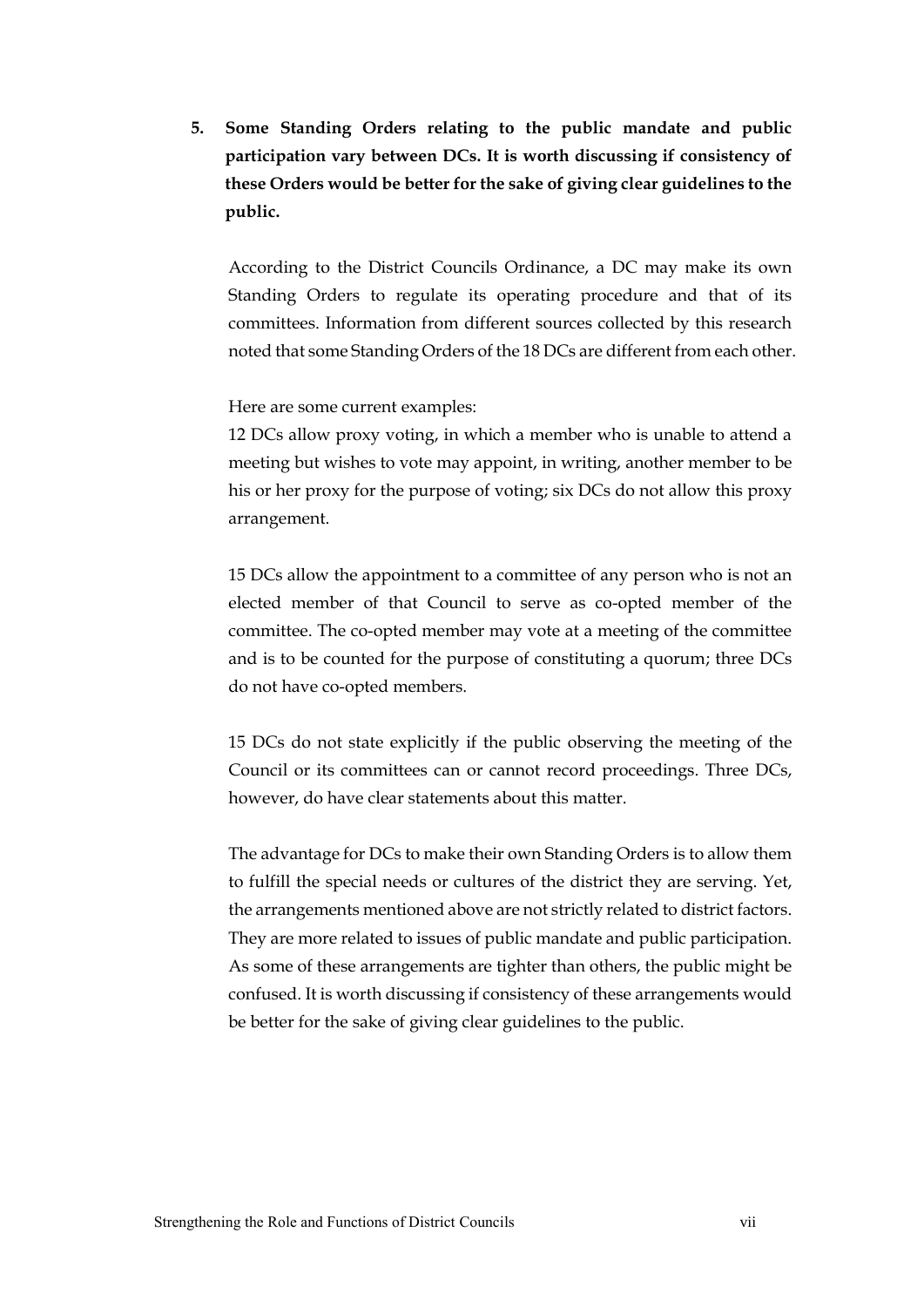### **Recommendations**

The intended aim of this study is to put forward possible measures that could strengthen the role and functions of DCs. Based upon the findings and discussions above, this study proposes the following recommendations:

### **1. Review the role and functions of DCs to ensure they keep pace with the changing demands and expectations of society.**

The role and functions of DCs have not been assessed for a decade. We recommend the Government conduct a comprehensive review into the effectiveness of DCs to convey public opinion and of their being an effective important partner for consultation.

With reference to overseas experience, when reviewing the role and functions of DCs, we also recommend the Government introduce the concept of community rights. This would allow residents to make proposals on releasing underused land in the community, and nominating and/or listing buildings or land as a community asset. It is hoped that there will be more community development projects with public participation, while broadening the scope for DC members to participate in community development.

## **2. Enlarge the size of the constituency to broaden the mentality and improve the ability of DC members.**

The population of Hong Kong is set to rise over the next 20 years. Based on the current population quota for each DC, the number of constituencies within each DC would increase as well. It is already difficult to improve the problems caused by the small size of each constituency.

We recommend the Government make a decisive and sweeping reform in this regard, such as increasing the population quota per constituency and restructuring constituencies. It not only could broaden the horizon and improve the ability of DC members, but also allow DCs to be more responsive to the needs of their districts.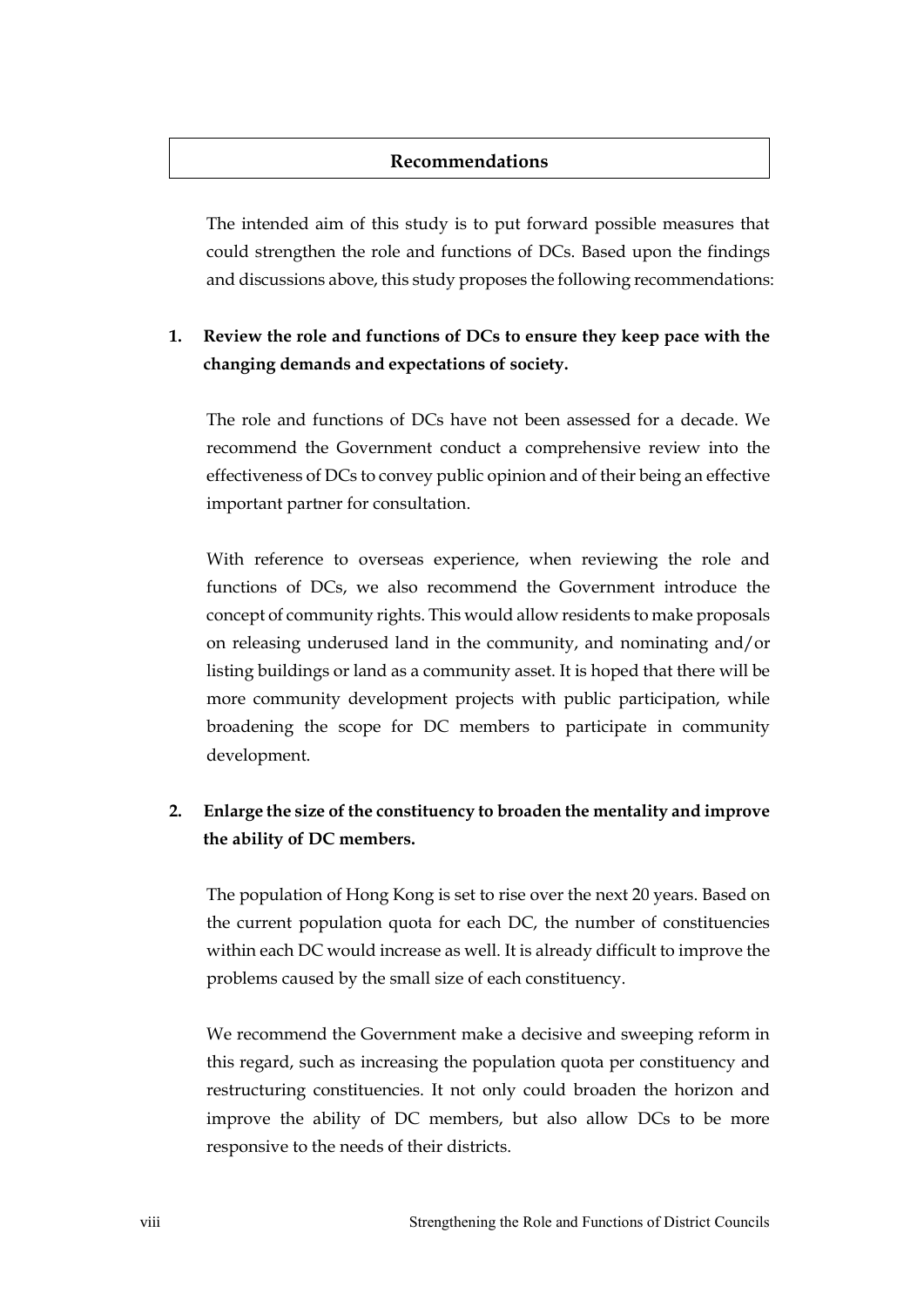## **3. Set up a research team to improve the quality of both DC members and DCs.**

The civic awareness of citizens has been improving and the ability of DC members to take part in public policy discussions has become more important. We recommend the Government set up a research team for each DC to assist its members in the use of evidence-based methods to deal with community problems. This could improve the quality of the DCs' work in future. The research team should also provide a Best Practice of community work to share among DC members across different districts.

# **4. Enhance the working relationship between District Officers and DC members.**

District Officers are the heads of each District Office, who are Government representatives at the district level. In other words, District Officers play a critical role as bridges of communication between the Government and DCs.

We recommend the Government should enhance the relationship between the District Officers and the DC members in community work. The two sides could meet up yearly or at the beginning of each DC term to reach a consensus about working targets.

We also recommend the District Officers regularly present to DCs the schedule and progress of the government's community work. This could facilitate the working relationship between the two.

# **5. Improve information transparency so that the public can effectively monitor DCs.**

We recommend the Government make better use of Information Technology and various media platforms to improve the speed and convenience of disseminating DCs' information to the public, such as live broadcasts of their meetings.

We also recommend DCs regularly report on the objectives of their latest community work to the public by listing out one or two key achievements in measuring the results of the objectives. This type of information